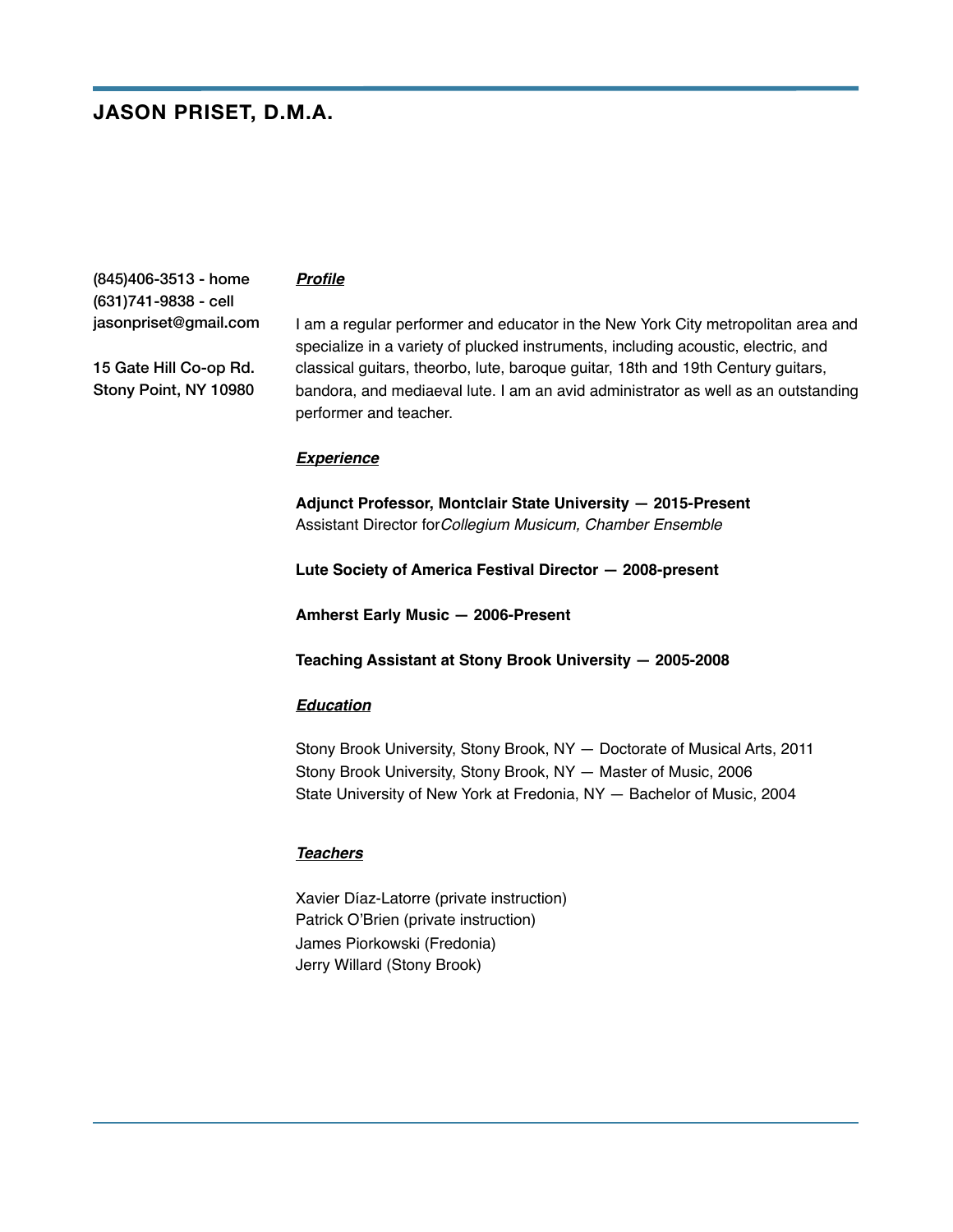## *Performance Experience*

As a soloist and chamber player I have toured and performed with many premier ensembles and organizations in the United States, many that are based out of the New York City region, including:

Abendmusik Amherst Early Music Bach Vespers at Holy Trinity Lutheran Church The Bacheler Consort Big Apple Baroque Brandywine Baroque Cathedral Choir of St. John the Divine Early Music New York Fredonia Guitar Quartet Il Cuore Canta Kleine Musik **LoftOpera** The Lute Society of America Newton Baroque New York Continuo Collective Opera at Simpson College Voyces of Staten Island Piffaro: The Renaissance Band Riverside Symphony The Soul's Delight Stony Brook Baroque Players Stony Brook Opera Queens College Opera